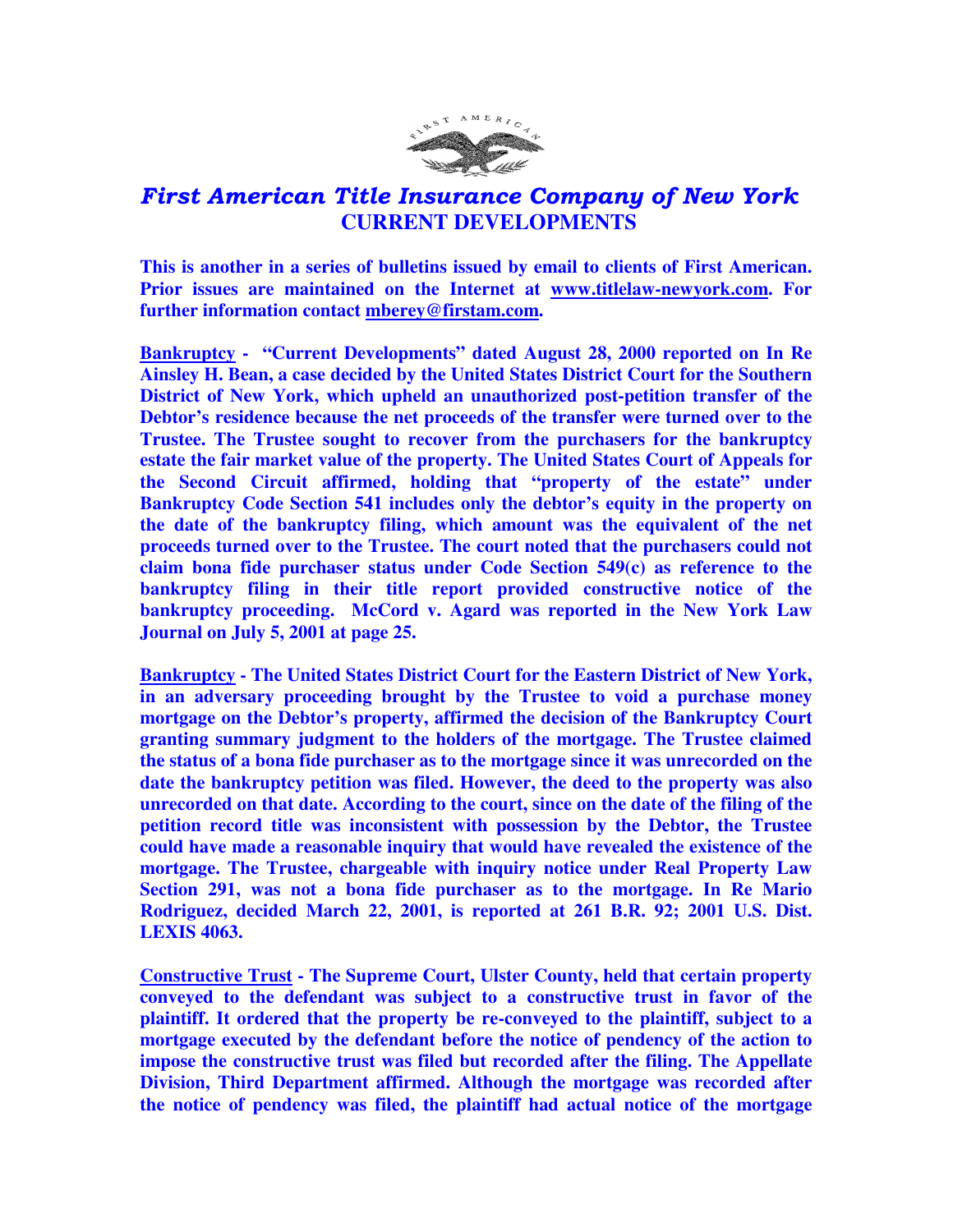**prior to the filing. In addition, since the proceeds of the mortgage were used to satisfy two prior mortgages the doctrine of equitable subrogation applied. Gerenstein v. Williams, decided April 5, 2001, is reported at 723 NYS 2d 257.** 

**Constructive Trust - The Supreme Court, New York County held that a same-sex domestic partner could seek an order that property held by the partners as joint tenants would, after severance of the joint tenancy into a tenancy in common by a deed executed by the other partner, be held subject to a constructive trust in the plaintiff's favor. According to the court, a constructive trust can be imposed to prevent unjust enrichment where there has been a confidential marital or other family relationship, such as in this instance. The court found, however, no basis to reform the title documents. Minieri v. Knittel, decided June 1, 2001, is reported at 2001 N.Y. Misc. LEXIS 185.** 

**Environmental Control Board Judgments - Effective June 12, 2001, the New York City's Environmental Control Board requires that interest on a judgment entered by the Board under Section 1404 of Chapter 57 of the City Charter be paid to obtain a satisfaction. Interest from the docket date of the violation is being computed at 9% per annum.** 

**Estates - The Supreme Court, Greene County, granted the petition of the daughter of a decedent to be appointed voluntary administrator and for administration of the estate as a small estate pursuant to Surrogate Court Procedures Act Article 13, notwithstanding that the assets of the estate included the interest of mortgagee under a purchase money mortgage. Voluntary administration of a small estate is granted only as to assets which constitute personal property. The court held that as a debt secured by a mortgage is personalty, the voluntary administrator could collect that debt for the estate. The court also found that Real Property Law Section 321, authorizing a personal representative to satisfy a mortgage, and EPTL Article 13 together implied legislative authority for a personal representative to assign a mortgage. Matter of the Estate of Scheuer, decided April 19, 2001, is reported at 725 NYS 2d 188.** 

**Licensees - The District Court, Nassau County held that the "domestic partner" of the petitioner was a licensee subject to eviction from the residence owned by petitioner by a summary proceeding brought under Real Property Actions and Proceedings Law Section 713 ("Grounds where no landlord-tenant relationship exists"). The court found, however, that their children born out-of-wedlock were not licensees as the petitioner is legally obligated for their support, and the proceeding against them was dismissed. The warrant of eviction was stayed to enable the respondent to find suitable housing and to pursue a proceeding for the custody and support of the children in Family Court. Blake v. Stradford, decided April 24, 2001, is reported at 725 NYS 2d 189.**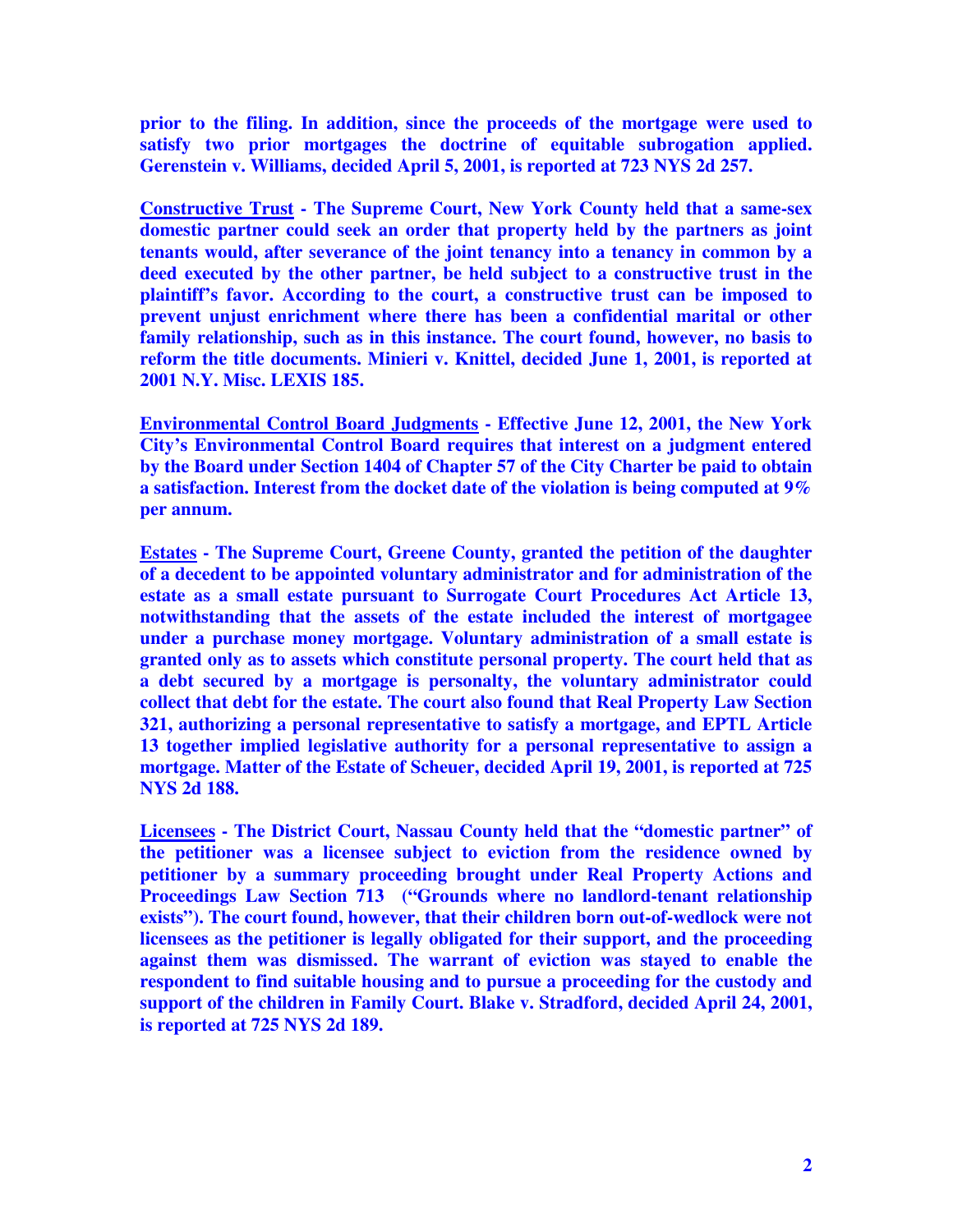**Mansion Tax - An Advisory Opinion of the Technical Services Division of the New York State Department of Taxation and Finance issued June 1, 2001 takes the position that the Additional Tax under Tax Law Section 1402-a is not due on the conveyance of a cooperative unit which was intended to be used as a residence but which at the time of closing could only function as non-residential property. The unit had for at least 40 years been used as medical offices and it could only be occupied as a residence after the making of substantial physical alternations and amendment of the certificate of occupancy. TSB-A-01(6)R is on the Internet at http://www.tax.state.ny.us/pdf/Advisory\_Opinions/Real\_Estate/A01\_6r.pdf**

**Mortgage Foreclosure - Authority for the foreclosure of a mortgage by a power of sale under Article 14 of the Real Property Actions and Procedures Law was extended until July 1, 2005 by Chapter 76 of the Laws of 2001. The Chapter also clarified a type of property not subject to non-judicial foreclosure by amending Section 1401(1)(d) to exclude from the scope of Article 14 "a building located in a city with a population of one million or more where the number of units occupied by residential tenants is equal to or greater than sixty-five per centum of the total number of units in the building". The law had excluded "a building containing sixty-five percentum or more residential tenancies located in a city with a population of one million or more".** 

**Mortgage Foreclosure - The United States District Court for the Southern District of New York held that the owner of a one hundred percent participation interest in a mortgage being foreclosed was not a necessary party to the action and therefore was not required to be joined in the action. Its interest is that of a creditor of the foreclosing mortgagee, not the holder of an encumbrance or lien on the property. Regency Savings Bank, F.S.B. vs. Merritt Park Lands Associates, decided April 5, 2001, is reported at 139 F. Supp. 2d 462 and at 2001 U.S. Dist. LEXIS 4406.** 

**Mortgage Foreclosure - The Appellate Division, Second Department, reversing the order of the lower court granting the defendant's motion for summary judgment dismissing the complaint, held that the failure to notice a foreclosure sale as required by Real Property Actions and Proceedings Law Section 231 is not a jurisdictional defect requiring the sale to be vacated unless a substantial right of a party was prejudiced thereby. There was no showing made that any prospective bidders were prevented from attending the sale for lack of proper notice and the defendant property owner had notice of the sale. Amresco New England II, L.P. v. Denino, decided May 29, 2001, is reported at 725 NYS 2d 78.** 

**Mortgage Recording Tax - Advisory Opinions of the Technical Services Division of the New York State Department of Taxation and Finance issued April 12, 2001 and May 23, 2001 take the position that no mortgage tax is due on mortgages made either to the New York State Urban Development Corporation d/b/s Empire State Development Corporation or the Roosevelt Island Operating Corporation of the State of New York where the UDC or the RIOC is the mortgagee and presents the mortgages for recording, notwithstanding that they are not to advance any funds**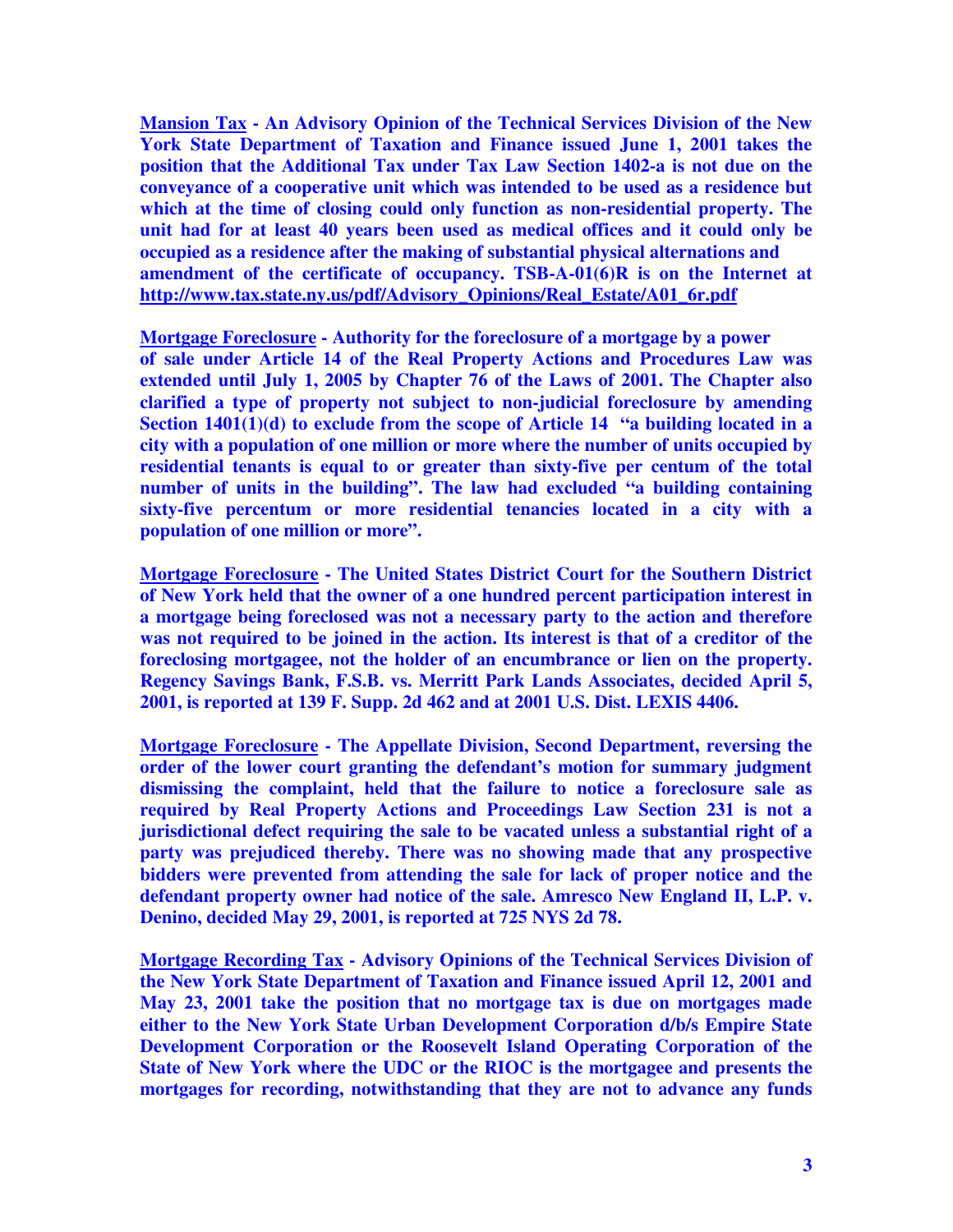**and upon recording they will assign their interests in the mortgages. Such mortgages can thereafter be further assigned and modified provided that there is no increase in the principal balance secured. TSB-A-01(1)R, TSB-A-01(2)R, and TSB-A-01(5)R are on the Department's WEB Site at the following addresses: http://www.tax.state.ny.us/pdf/Advisory\_Opinions/Mortgage/A01\_1r.pdf, http://www.tax.state.ny.us/pdf/Advisory\_Opinions/Mortgage/A01\_2r.pdf, http://www.tax.state.ny.us/pdf/Advisory\_Opinions/Mortgage/A01\_5r.pdf,** 

**Mortgage Recording Tax - An Advisory Opinion of the Technical Services Division of the New York State Department of Taxation and Finance issued May 23, 2001 takes the position that no additional mortgage tax is due on severance of a construction mortgage made by a Housing Development Fund Company formed under Article XI of the Private Housing Finance Law into substitute mortgages, on the assumption by a purchaser of part of the premises of the indebtedness secured by a substitute mortgage, or on the subsequent modification and extension of such mortgage by a purchaser and the construction loan mortgagee or third party lender taking the mortgage by assignment. The recording of a mortgages of a HDFC are exempt from tax under Section 577(2) of the PHFL. This Opinion, TSB-A-01(4)R, is at http://www.tax.state.ny.us/pdf/Advisory\_Opinions/Mortgage/A01\_4r.pdf.** 

**Mortgage Recording Tax - The Appellate Division, Third Department affirmed the determination of the Tax Appeals Tribunal to refund mortgage tax since the proceeds of the new mortgage loan on which tax was paid were used to pay debt owed to the wrap - around mortgagee. Since the total debt remained the same no new mortgage tax was deemed payable on recording of the new mortgage. This Opinion was issued July 24, 2001 in Matter of City of New York v. New York State Tax Appeals Tribunal (TSB-D-96(8.1)R).** 

**Mortgage Recording Tax - "Current Developments" dated May 17, 2000 reported that the New York State Division of Tax Appeals Tribunal affirmed a decision of an Administrative Law Judge to refund tax paid on mortgages made by certain cooperative housing corporations to the extent that refinancing proceeds were applied to reduce the amount due the respective wrap-around mortgagees. The Tax Appeals Tribunal, in a Decision dated June 14, 2001, affirmed the decision of the Administrative Law Judge. It denied the further contention of the City of New York that agreements subordinating the wrap mortgages constituted new, taxable mortgages. According to the Tribunal, "(w)e perceive the City's argument in this matter to be yet another unsuccessful attempt to tax a transaction where there is neither a new mortgage or new funds". Matter of the City of New York, DTA Nos. 816772-775, is on the Internet at http://www.nysdta.org/Decisions/816772.dec.htm.** 

**Nassau County Sewer Connections - Pursuant to Nassau County Ordinance No. 100C-2001, effective June 25, 2001 the County's Department of Public Works charges a fee of \$15.00 to issue a written verification of a connection to the County Sewers. Payments are made to the Nassau County Treasurer.**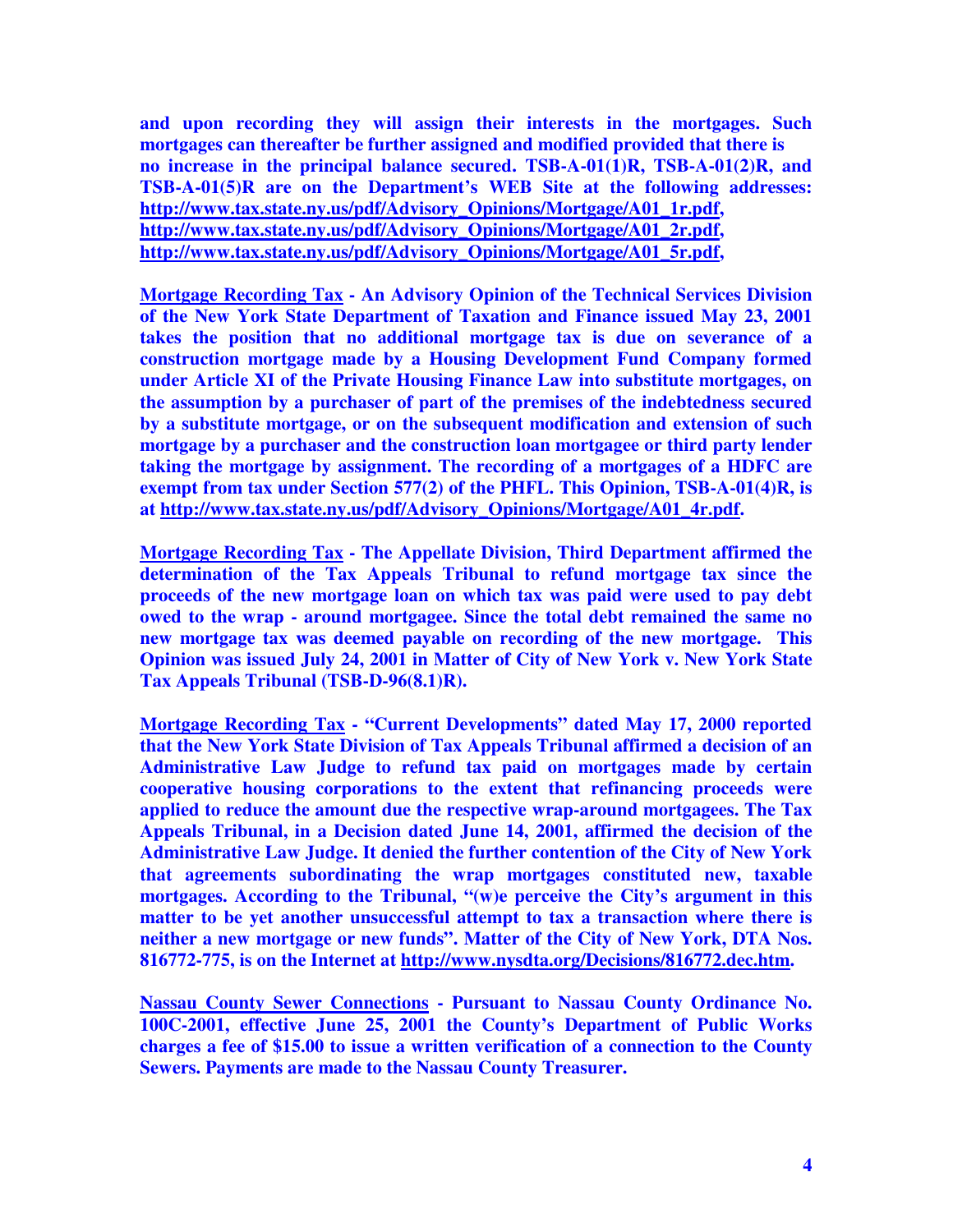**Partnerships - A United States District Court for the Southern District of New York held that the transfer of title to a Section 8 subsidized housing project from a limited partnership to a REIT in exchange for operating partnership units without the consent of all partners violated Section 98 of New York's Partnership Law. The transfer made it "impossible to carry on the ordinary business of the partnership" which, according to the partnership certificate, was to "hold title" and "to operate" the property. Rosewood Apartments Corporation v. Perpignano, decided June 11, 2001, is reported at 2001 U.S. Dist. LEXIS 7777.** 

**Powers of Attorney - A power of attorney executed by the sole owner, director and officer of the defendant corporation granted the attorney-in-fact authority as to "business operating transactions". The Appellate Division, First Department, held that this language did not authorize the agent to sell the defendant's real property. 288 St. Nick L.L.C. v. 288 Kiseki Realty, Inc. was reported in the New York Law Journal on July 9, 2001.** 

**Real Estate Transfer Tax - An Advisory Opinion of the Technical Services Division of the New York State Department of Taxation and Finance issued April 18, 2001 takes the position that in connection with development of property on land adjoining Columbus Circle the conversion after construction to condominium ownership and the transfer of a separate condominium unit to each one of the Members of the Limited Liability Company presently in record title is exempt from tax since the conversion and transfers do not effectuate a change in beneficial ownership. Under the Operating Agreement of the LLC, each Member is considered the beneficial owner of the condominium unit to be transferred to it upon completion of construction. TSB-A-01(3)R is on the Department's WEB Site at http://www.tax.state.ny.us/pdf/Advisory\_Opinions/Real\_Estate/A01\_3r.pdf**

**Rent Stabilization Fees, New York City - Section 26-517.1(a) of Title 26, Chapter 4 ("Rent Stabilization") of New York City's Administrative Code requires the owner of each housing accommodation registered under the Emergency Tenant Protection Act of 1974 with the State Division of Housing and Community Renewal to pay an annual fee of \$10.00 per unit. Unpaid charges become a lien on the related real property recoverable by tax foreclosure. Local Law 36 of 2001 provides that an owner of a subject housing accommodation who has failed to pay the annual fee for any year from 1984 to 1998 is not to be liable for payment of any interest thereon if all unpaid annual fees are paid within 90 days of receipt of a notice from the Department of Finance demanding payment. In addition, under the Local Law, if it is determined that the annual fees for each year from 1993 to 1998 have been paid, the annual fee for each year prior to 1993 shall be deemed paid.** 

**Right of Recission - The Nassau County District Court held that a borrower issued a loan commitment for the refinance of his residence that did not close was "under the circumstances of this case" entitled to a refund of the commitment fee since he rescinded the transaction within three years of the commitment date. Under Regulation Z of the Federal Truth in Lending Law (12 CFR Section 226.23) the**